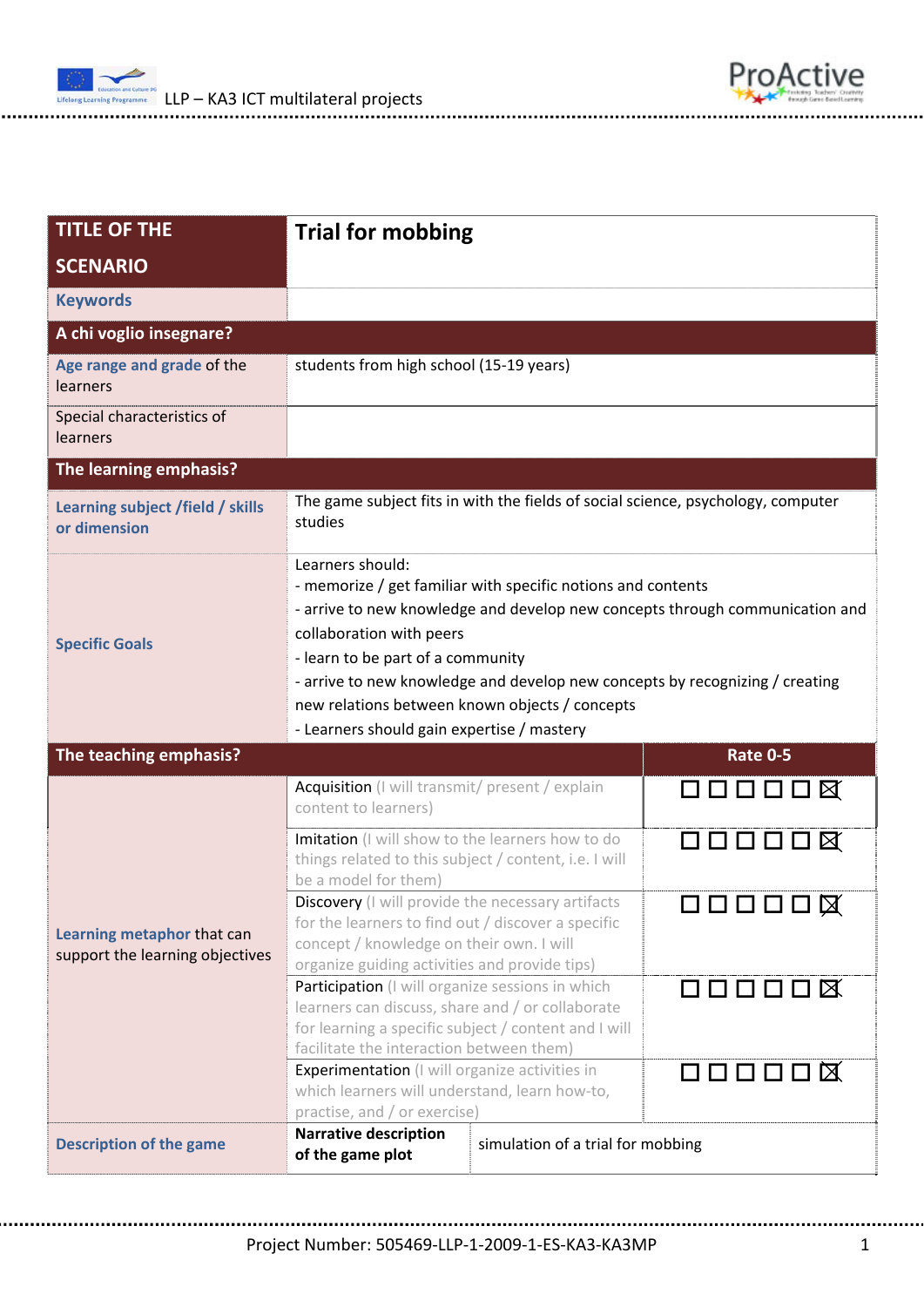

|                                                                                                   |                                                                                                                                                                                                                                                               | <b>Goals</b>                                                                                                                                                                                    | interaction between peers with the purpose of<br>attaining a common / shared goal                                                                                                                                                                                                                                                       |                                                     |                          |  |
|---------------------------------------------------------------------------------------------------|---------------------------------------------------------------------------------------------------------------------------------------------------------------------------------------------------------------------------------------------------------------|-------------------------------------------------------------------------------------------------------------------------------------------------------------------------------------------------|-----------------------------------------------------------------------------------------------------------------------------------------------------------------------------------------------------------------------------------------------------------------------------------------------------------------------------------------|-----------------------------------------------------|--------------------------|--|
|                                                                                                   |                                                                                                                                                                                                                                                               | <b>Rules</b>                                                                                                                                                                                    | In a community, you have to learn to respect the others                                                                                                                                                                                                                                                                                 |                                                     |                          |  |
|                                                                                                   |                                                                                                                                                                                                                                                               | Challenge                                                                                                                                                                                       | In this trial, the plaintiff should assert his reasons by<br>any means also unlawful because his goal is gain<br>€80.000, though he knows that his reasons are not very<br>allowable. The contracting party tries to spare the MAE<br>(Foreign Ministry) the sum requested, demolishing the<br>attempts to make the payment carried out |                                                     |                          |  |
|                                                                                                   |                                                                                                                                                                                                                                                               | <b>Satisfaciton system</b><br>/feedback cycle                                                                                                                                                   | credits or vote useful for the final evaluation                                                                                                                                                                                                                                                                                         |                                                     |                          |  |
|                                                                                                   |                                                                                                                                                                                                                                                               |                                                                                                                                                                                                 |                                                                                                                                                                                                                                                                                                                                         | <b>Learning</b><br>settings                         | <b>Estimated</b><br>time |  |
| narrative description of<br>learning activities - step by<br>step organization and<br>structuring |                                                                                                                                                                                                                                                               | Before the game: delivery of the game material<br>and on-line consultation about the subject                                                                                                    |                                                                                                                                                                                                                                                                                                                                         | in the classroom<br>/ at home /<br>distant / online | 2 hours                  |  |
|                                                                                                   |                                                                                                                                                                                                                                                               | During the game: research of further on-line<br>material                                                                                                                                        |                                                                                                                                                                                                                                                                                                                                         | in the classroom<br>/ at home /<br>distant / online | 1 hour                   |  |
|                                                                                                   |                                                                                                                                                                                                                                                               | After the game: feedback for studing the<br>experience during the performance of the role<br>assigned                                                                                           |                                                                                                                                                                                                                                                                                                                                         | in the classroom<br>/ at home /<br>distant / online | 2 hours                  |  |
|                                                                                                   |                                                                                                                                                                                                                                                               |                                                                                                                                                                                                 |                                                                                                                                                                                                                                                                                                                                         |                                                     | Total: 5 h.              |  |
| How will I evaluate students?                                                                     |                                                                                                                                                                                                                                                               |                                                                                                                                                                                                 |                                                                                                                                                                                                                                                                                                                                         |                                                     |                          |  |
| <b>Evaluation approach</b>                                                                        |                                                                                                                                                                                                                                                               | - discussion group<br>- test/exam<br>- feedback from the students                                                                                                                               |                                                                                                                                                                                                                                                                                                                                         |                                                     |                          |  |
| What will learners need in order to achieve learning objectives?                                  |                                                                                                                                                                                                                                                               |                                                                                                                                                                                                 |                                                                                                                                                                                                                                                                                                                                         |                                                     |                          |  |
| <b>Prerequisite</b>                                                                               |                                                                                                                                                                                                                                                               | - previous expertise: be able to get inside the role assigned in the external and<br>psychological way<br>- previous knowledge: students have to know the mobbing and the basis of the<br>trial |                                                                                                                                                                                                                                                                                                                                         |                                                     |                          |  |
|                                                                                                   | - a set of learning contents<br>- an environment that promote the communication/sharing<br><b>Setting and materials</b><br>- a set of rules<br>- material/model for the observation and repetition of the experience<br>- pdf documents connected to the suit |                                                                                                                                                                                                 |                                                                                                                                                                                                                                                                                                                                         |                                                     |                          |  |
| What is needed to implement the scenario?                                                         |                                                                                                                                                                                                                                                               |                                                                                                                                                                                                 |                                                                                                                                                                                                                                                                                                                                         |                                                     |                          |  |
| <b>Application</b><br>involved                                                                    | Mandatory                                                                                                                                                                                                                                                     | <b>EUTOPIA</b>                                                                                                                                                                                  |                                                                                                                                                                                                                                                                                                                                         |                                                     |                          |  |
|                                                                                                   | Optional                                                                                                                                                                                                                                                      |                                                                                                                                                                                                 |                                                                                                                                                                                                                                                                                                                                         |                                                     |                          |  |
| Infrastructure /                                                                                  | Mandatory                                                                                                                                                                                                                                                     | - internet connection<br>- one laptop per student                                                                                                                                               |                                                                                                                                                                                                                                                                                                                                         |                                                     |                          |  |

ProActive